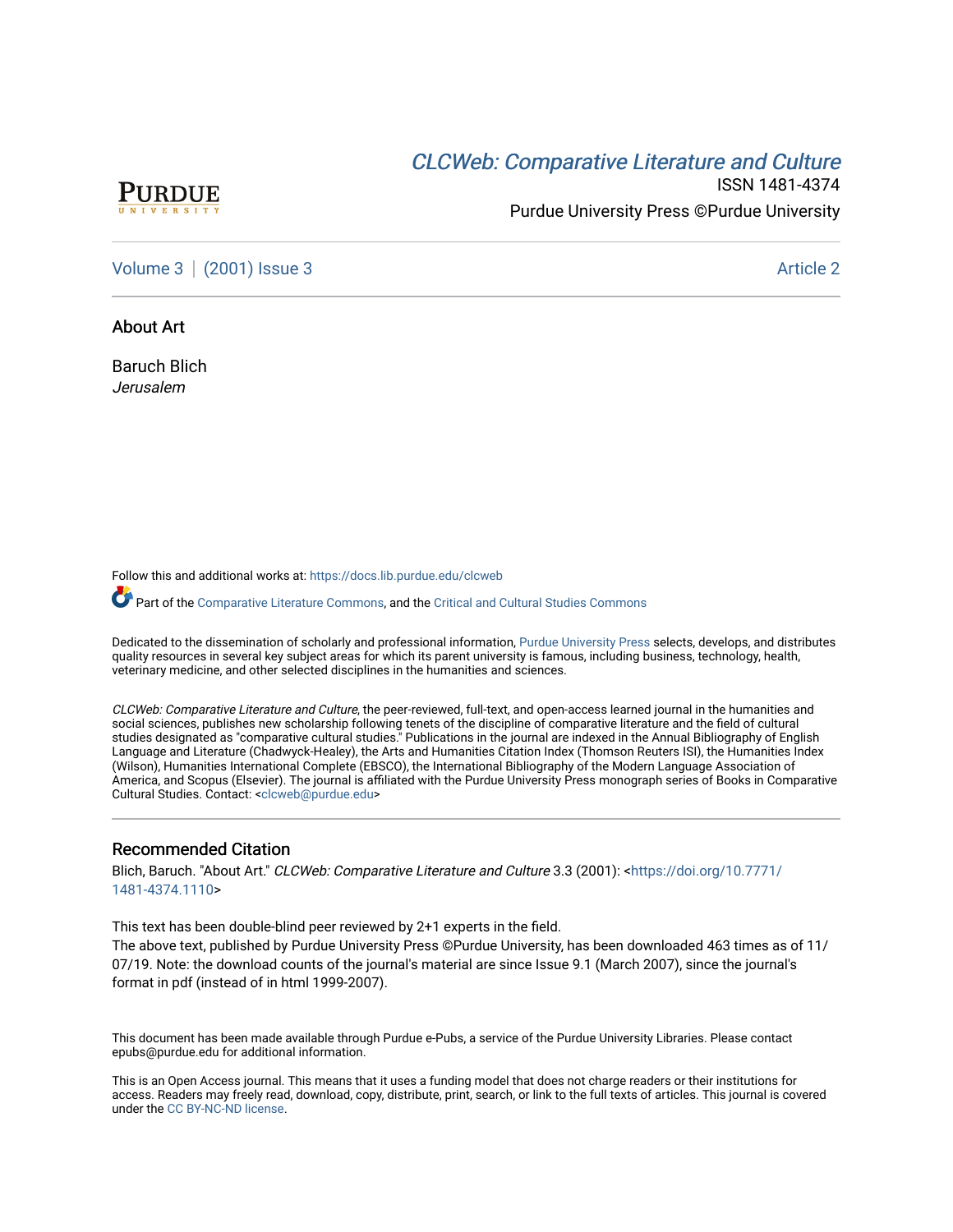$\overline{\text{PURDUE}}_{\frac{v}{v} \text{ NIV E R S I T V}}$ UNIVERSITY PRESS <http://www.thepress.purdue.edu>

## CLCWeb: Comparative Literature and Culture

ISSN 1481-4374 <http://docs.lib.purdue.edu/clcweb> Purdue University Press ©Purdue University

CLCWeb: Comparative Literature and Culture, the peer-reviewed, full-text, and open-access learned journal in the humanities and social sciences, publishes new scholarship following tenets of the discipline of comparative literature and the field of cultural studies designated as "comparative cultural studies." In addition to the publication of articles, the journal publishes review articles of scholarly books and publishes research material in its Library Series. Publications in the journal are indexed in the Annual Bibliography of English Language and Literature (Chadwyck-Healey), the Arts and Humanities Citation Index (Thomson Reuters ISI), the Humanities Index (Wilson), Humanities International Complete (EBSCO), the International Bibliography of the Modern Langua-ge Association of America, and Scopus (Elsevier). The journal is affiliated with the Purdue University Press monog-raph series of Books in Comparative Cultural Studies. Contact: <clcweb@purdue.edu>

## Volume 3 Issue 3 (September 2001) Article 2 Baruch Blich, "About Art"

<http://docs.lib.purdue.edu/clcweb/vol3/iss3/2>

Contents of CLCWeb: Comparative Literature and Culture 3.3 (2001) <http://docs.lib.purdue.edu/clcweb/vol3/iss3/>

Abstract: In his article, "About Art," Baruch Blich investigates why is art -- and especially modern art -- so difficult to understand? Why do art objects raise questions as to their status? Why scrutinizing art involves semiotics, philosophy of language, linguistics, epistemology, ontology, and even metaphysics? Why art is interpreted by psychoanalysis as well as by behaviorism and psychology of perception? What anthropology and sociology have to do with art and why do we witness art debated in the courtroom concerning copyright issues? In short -- what makes art a crossroad for many and sometimes conflicting disciplines? Is there something in art which compels us to tune our commonsense reactions differently? The answer to these queries, and many others, can be squeezed into one word -- "aboutness": art's reference to reality is constituted on conventions far out from the commonly accepted rules of thumb. The purpose of the paper is, therefore, to shed light on the use of mimesis, representation, depiction, and by the same token explicate why their use in the context of art bear special and unique meanings.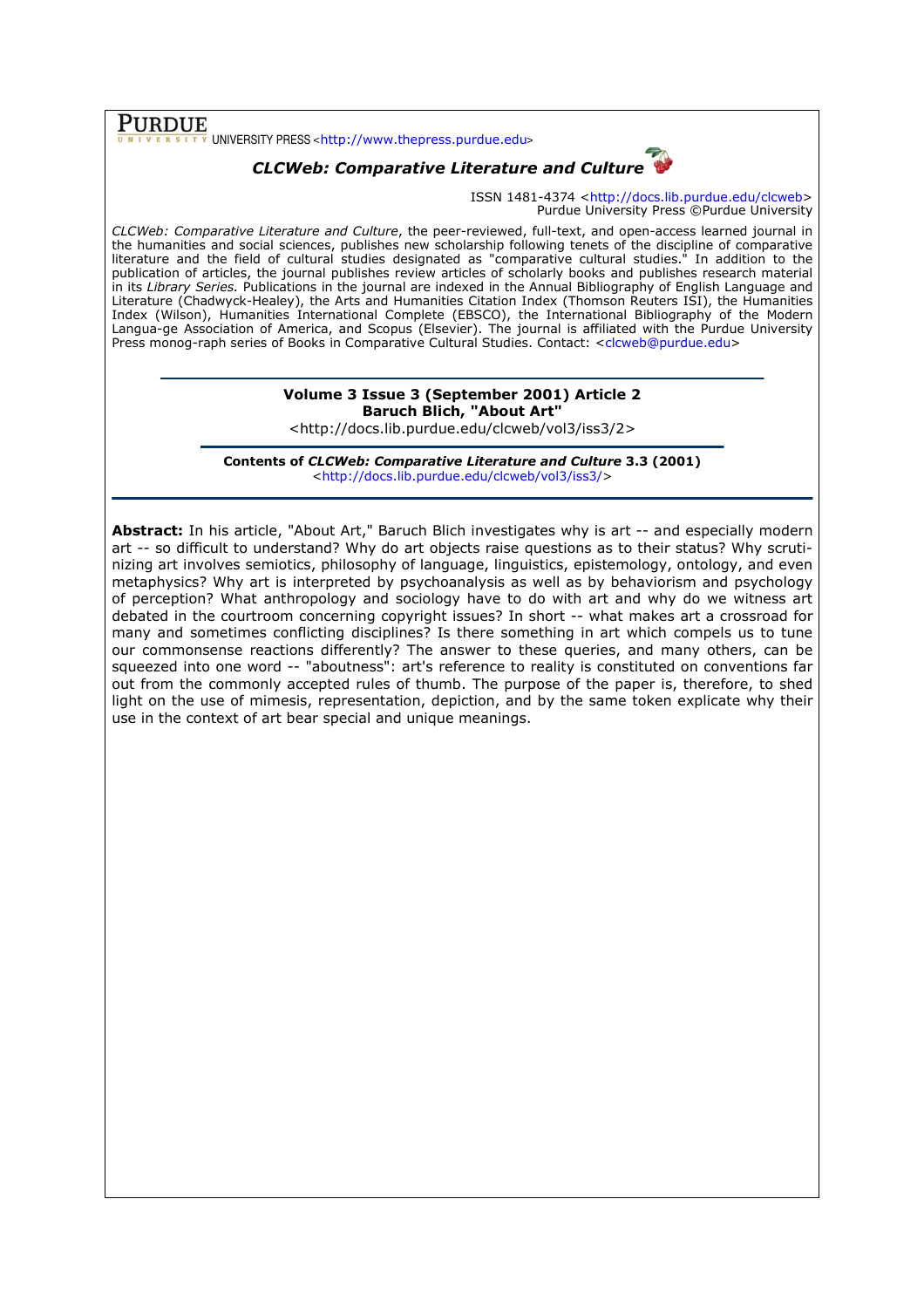## Baruch BLICH

## About Art

I begin my paper with questions which serve us as a guideline to my main subject, i.e.: How do we understand the phenomenon of representation in art" By postulating such a question I venture to say that art, and I refer especially to what is labeled as "modern art," is not only an aesthetic medium, but is mostly a cognitive discipline compelling us to use tools developed by other disciplines in order to understand it.

Why, then, is art so difficult to understand? Why do art objects raise questions as to their status? Why scrutinizing art involve semiotics, philosophy of language, linguistics, epistemology, ontology and even metaphysics? Why art is interpreted by psychoanalysis as well as by other fields of psychology such as behaviorism, perception and experimental psychology? What do anthropology and sociology have to do with art and why do we witness art debated in the courtroom concerning copyright issues? In short -- what makes art a crossroad for many and sometimes conflicting disciplines? Is there something in art which compels us to tune our commonsense reactions differently? Is there a secret in art one is requested to decipher to be able to grasp its essence? Indeed, we can enumerate an endless list of questions, all of them refer to the unique relations art establishes with reality. The answer to these queries and many others, can be squeezed into one word - - "aboutness": art's reference to reality is constituted on conventions far out from the common accepted rules of thumb. And although art reflects reality and is about our daily and often dreary business with life, its denotative aspects are different and sometimes even in contradiction in many respects to their colloquial use in other domains.

The purpose of this paper is, therefore, to shed light on some of these questions and I will do it by explicating the use of mimesis, representation, depiction, with the intention to show that their use in the context of art bear special and unique meanings. To do so, I begin with two examples which to my mind clearly demonstrate the gap between our ordinary reactions to reality as compared to our reactions to art. It is generally assumed that the pleasure derived from a play depends upon the audience's ability to enter the illusion it offers. A good play presents events whose fidelity to reality is unquestioned. The scene where Othello strangles Desdemona will be taken as convincing if the actors portray it so as to create the illusion that a true event is taking place. But when we come to consider the audience's reaction to the scene on the stage, we must explain why it is that they do not storm the stage in order to separate the adversaries and save Desdemona. One straightforward explanation for inhibiting one's sense of justice might be that people of modern cities are too alienated from one another to butt into another's business. Another explanation and more plausible one would be that though the scene is realistic and calls for active, remedial intervention, the audience is aware that it is only theater and on the stage of the theater we do not see real scenes but only as if real scenes. In other words, we the audience in the theater, in the cinema and in exhibitions of paintings and sculptures (not to mention ready-made-art), are conditioned to inhibit our sense of realism we constantly use while interacting with reality for the sake of "as if" realism and illusion.

The question, therefore, is how do we learn to react differently in the context of art, and sometimes even in diametric opposition to our norms of society, and the second problem we are faced with is who is our teacher; who instructs us the merits of illusion and where this kind of education is taking place enabling us to grasp the difference between what is seen on the stage from what we experience out there in the street. Would we want to say that reality is our teacher, evidence is our school, or would we say that we learn about fictional scenes from fiction itself and by conforming to the principles of illusion? To make a long question short, my intention is to point at the apparent discrepancy between the means and ends of reality vis-à-vis the means and ends of art, and maintain that interpreting artistic illusion is much more complicated as well as sophisticated than our intuitive interpretation of reality. But before trying to give you an answer allow me to sharpen the idea I intend to present with another case. My second example is still in the theater but instead of a fictional occurrence taking place on the stage let us examine a case when the outside world, reality, intervenes with the "as if" reality represented in the theater. I refer to Donald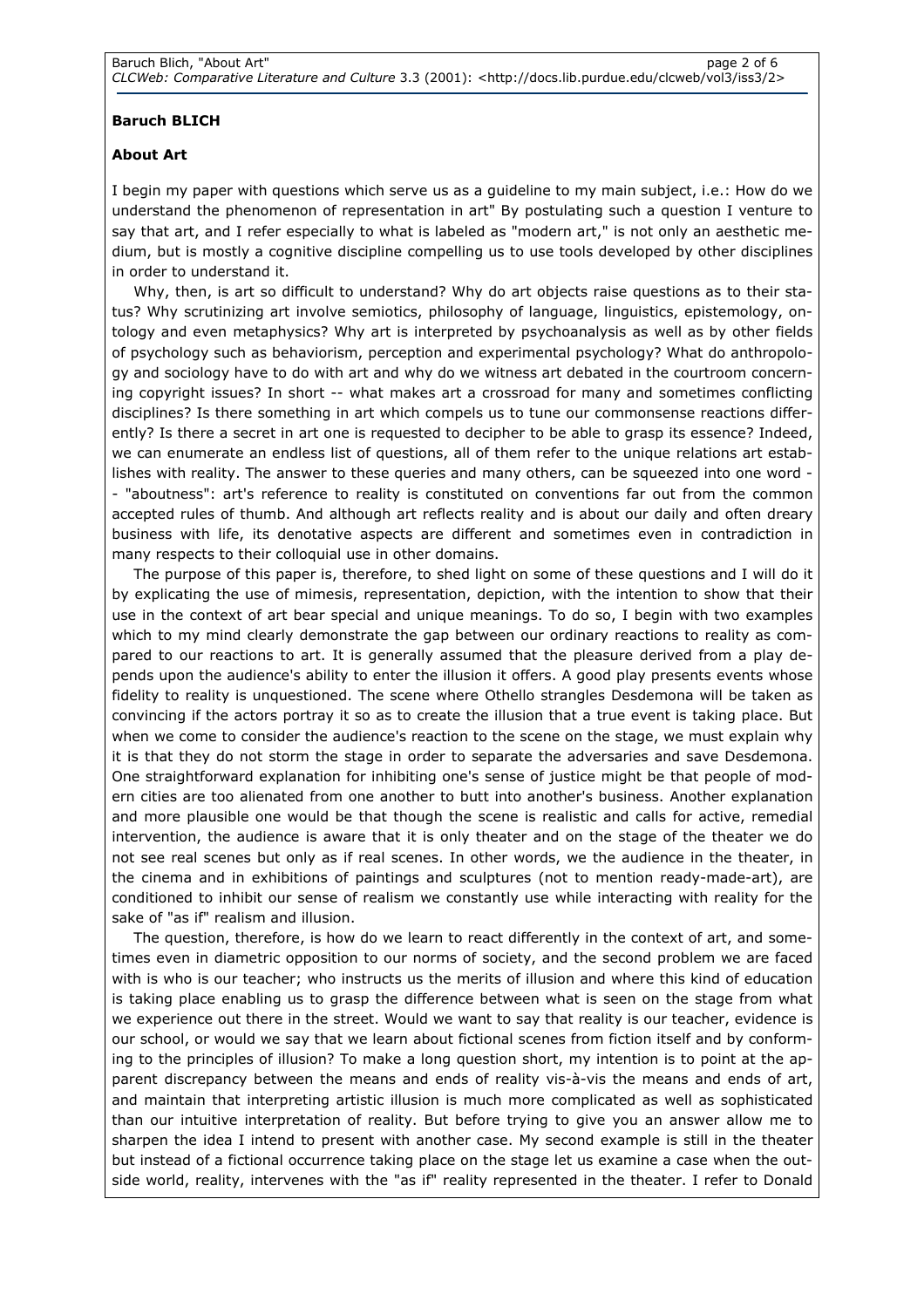Davidson's following example: "An actor is acting a scene in which there is supposed to be a fire. It is his role to imitate as persuasively as he can a man who is trying to warn others of a fire. "Fire!" he screams. And perhaps he adds, "I mean it! Look at the smoke!," etc. And now a real fire breaks out, and the actor tries vainly to warn the real audience. "Fire!" he screams, "I mean it! Look at the smoke!," etc. (Davidson, 270). To be able to warn truly his audience the actor is supposedly required to use another language, language of reality; a language whose rules of referring are constituted by a different language game.

In other words, our actor standing on the stage and facing a real fire behind the audience's seats is expected to switch his/her language game and use a language appropriate for a true warning as compared to the language he uses while reciting the text of the play. Obviously, our actor is helpless as there is no special language to denote reality other than the given language he uses while denoting the fictional fire in the play. And yet, it is clear that our reactions towards what is represented on the stage should be of a different kind than our reactions towards reality even though the stimuli we are faced with are of the same appearance.

Would we say that what makes the scenes on the stage different than the same scenes in reality is the context of the scenes? That a fictional scene is due only to various environmental factors such as the building in which the theater is located, the fairly strict rules of dress in the theater, the presence of a staff of ushers waiting to show us our seats, the customs of dimming the lights and raising a curtain? etc., etc.

Are all these elements responsible for switching from one language game to another, for interpreting an action as an "as if" action and not as a real action? Or should we search for an answer somewhere else? Now, I do not deny that we frequently interpret signs (art objects as well as realistic phenomena) in relation to their context, but I believe that identifying a context and being able to adhere to its rules, is not a simple matter and it requires the operation of a special cognitive faculty, a certain state of mind, an ability to screen the context we experience in relation to other contexts we conform to. In other words, a necessary condition for interpreting a sign is by identifying its context; Marcel Duchamp's fountain is interpreted as a work of art because it is placed in a museum which defines its status as such. However, the context (i.e., the museum, the theater, the cinema, etc.), although it is necessary for interpreting the signs it exhibits and its existence is crucial for the tuning of our reactions accordingly, the context as such is not a sufficient condition for identifying the aboutness of art and for grasping its denotative content.

To make myself clear let me concentrate a bit further on the logic of pictorial representations. A portrait showing a bearded man conveys to a normal observer on the customary interpretation the property of being bearded, but the painting certainly does not itself possess the property of being bearded. Conversely, it possesses the property of being covered with paint, but does not convey this property in its symbolic function -- does not tell the viewer that the man depicted is covered with paint. A picture is no doubt an enigma. It is considered the most common and most readily perceived means of communication, but as soon as we try to explain the reality it stands for, it becomes clear that unusual perceptual processes are involved. This polarity between the immediate automatic apprehension of the content represented by pictures, and the difficulty in explicating it, stems from the fact that pictorial representation is an extremely strange creature. On the one hand, its relations with reality are denotative, as is generally accepted for all representational systems. Being denotative, it reflects and frequently also preserves reality and serves as a convenient channel for the acquisition of knowledge, the shaping of public opinion, advertising, education, etc. On the other hand, pictorial representation raises the complex issue of understanding the visual perception of objects appearing in a picture; an issue that puts the normal channels of perception vis-à-vis problems that oblige us to classify pictures as a unique mediator. This equivocal understanding of pictures stems mainly from our dilemmas on how we are to treat the 'aboutness' of pictures.

While pictures are made of paper, canvas, covered with paints, dots and lines, all to be perceived on their own merit, they are also, after all, vehicles of representation, in which we are presumed to identify other objects, and whose value we determine according to established similarities between the said smears and the reality they bring to life. The same goes with an action tak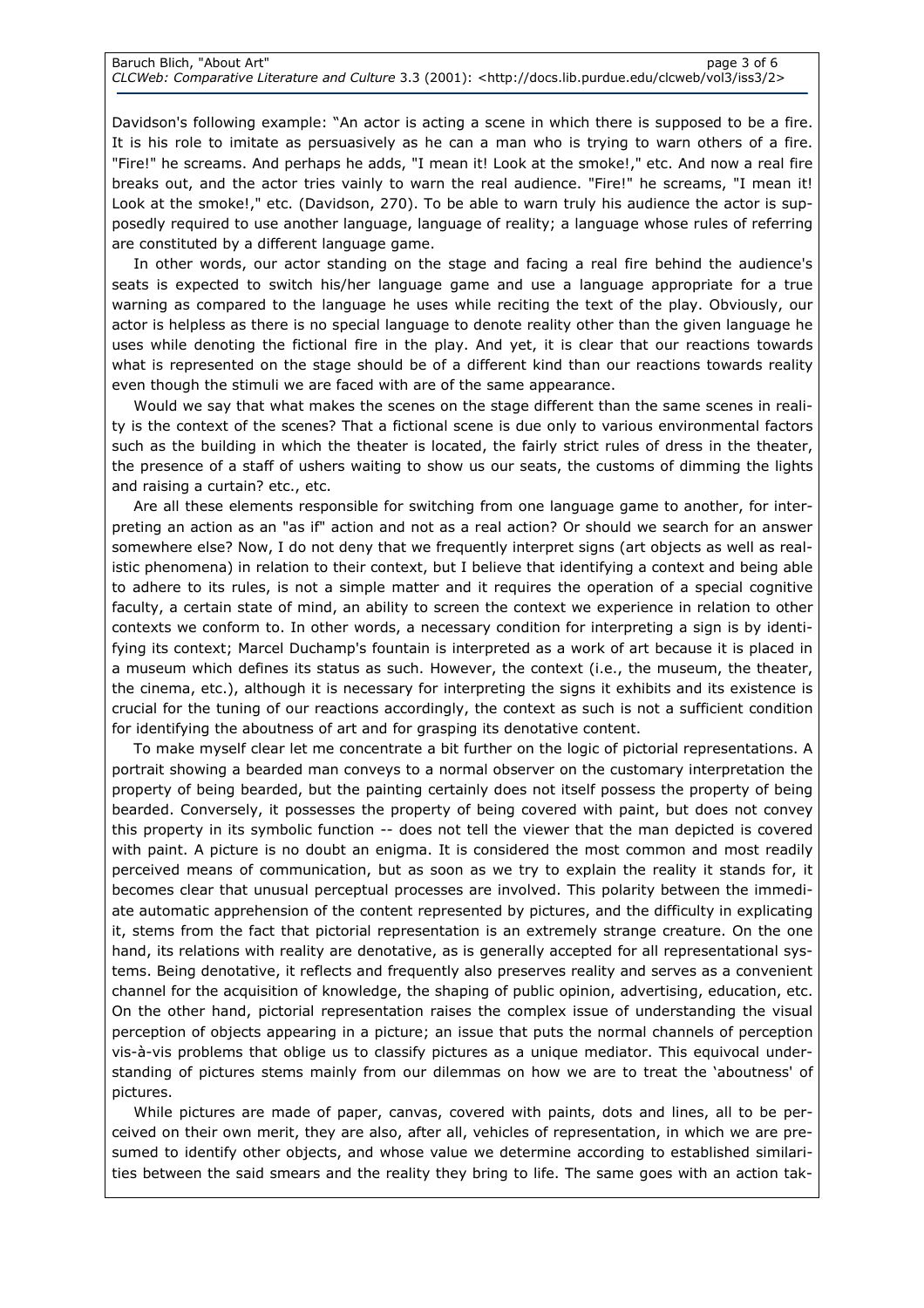ing place on the theater's stage. The strangling of Desdemona is related to what we know or believe is a true strangling of a helpless woman in reality, and yet the difference is that a real strangling possesses the properties of this very action, whereas the "as if" strangling represents the real action by exhibiting different properties which we as an audience should be able to identify.

To take another medium -- language, we can put it, as John Searle has nicely phrased it, "in the form of a paradox: how can it be both the case that words and other elements in a fictional story have their ordinary meanings and yet the rules that attach to those words and other elements to determine their meanings are not complied with: how can it be the case in 'Little Red Riding Hood' both that 'red' means red and yet that the rules correlating 'red' with red are not in force?" (319). It is, therefore, crucial for us -- consumers of art -- to be able to identify art's aboutness, that is, the means with which art represents reality and the inner intricate artistic manipulations by which the artist transfers the real and the true into fictive string of signs.

How, then, we come to terms with what Searle eloquently described as a paradox, and is there away to comply with the paradox. As you can expect, there is no a straightforward answer to the problem, and yet it seems that my question bothered a number of art historians like Gombrich (1972), psychologists like Gregory (1970), and Asch (1969), anthropologists like Segall, Campbell and Herskovits (1966), as well as philosophers since ancient times. All of them share one basic assumption, which was put forward by Kant. In his The Critique of Pure Reason (1787), in the beginning of the preface to the second "Introduction," Kant distinguished between knowledge and belief: "I have therefore found it necessary to deny knowledge, in order to make room for faith" (29). At a first glance one cannot believe one's eyes: Kant who is renowned as the philosopher of knowledge, advocates for the merits of faith and belief; however, reading the whole chapter written by Kant back in 1781, we would find he advocated for belief only in those cases where what is debated transcends our knowledge, such as *das Ding an sich* (the thing in itself, that is, the rules of nature, the order of the cosmos, etc.), free will of moral judgment, and those aspects of mental behavior which are not subject to experience.

It would not be incorrect to say that since Kant there were no major changes in these concepts -- between "I know that" and "I believe that"; between the knowledge that tomorrow it will rain - an action supported by evidence and facts, and the belief that tomorrow it will rain -- an action based on intuition or luck. And yet, when we come to consider a problem close to the issue we discuss here, a problem raised by the British philosopher G.E. Moore (1959), it is interesting to note that knowing something and believing in something are two interwoven actions one cannot without each other. I will not raise Moore's question in detail here, I will only suggest that he was concerned with the conditions of reality and in order to test it he asked how do we know we do not dream. To answer this question, Moore had distinguished between the arguments given to support the evidence of reality, from the arguments we supply when asked how do we come to know that the evidence we support our knowledge is true. As to the first problem, which has to do with the evidence of reality, Moore simply stretches his arms and kicks his table, saying that he is positive about these actions. When asked to justify his conclusion as to the evidence of reality, here he said that he can rely only on his belief that the rival interpretation, that is, we dream reality and what we see around us is untrue -- that assumption would face us with a much more complicated understanding of reality than the straightforward interpretation that what we experience is true. In other words, Moore has shown that we do not rely only on our knowledge, but we need to utilize our belief that the frame of reference in which we operate our knowledge is evidently true.

Another and no less persuasive demonstration of the knowledge-belief duality was put forward in S.E. Asch's series of experiments on the "Effects of group pressure upon the modification and distortion of judgments" (1969). It is an experiment which was later replicated in many other experiments and that has become a classic demonstration in social psychology for creating an environment detached from reality, within which a naive subject is required simply to evaluate the lengths of a line in comparison to three given lines. The other eight subjects in the experiment who secretly collaborate with the experimenter precede the naive subject in their evaluation of the length of the line, and they intentionally evaluate it wrongly, far from the normal approximation of its length. As a result of the group pressure, our naive subject joins the group's evaluation, alt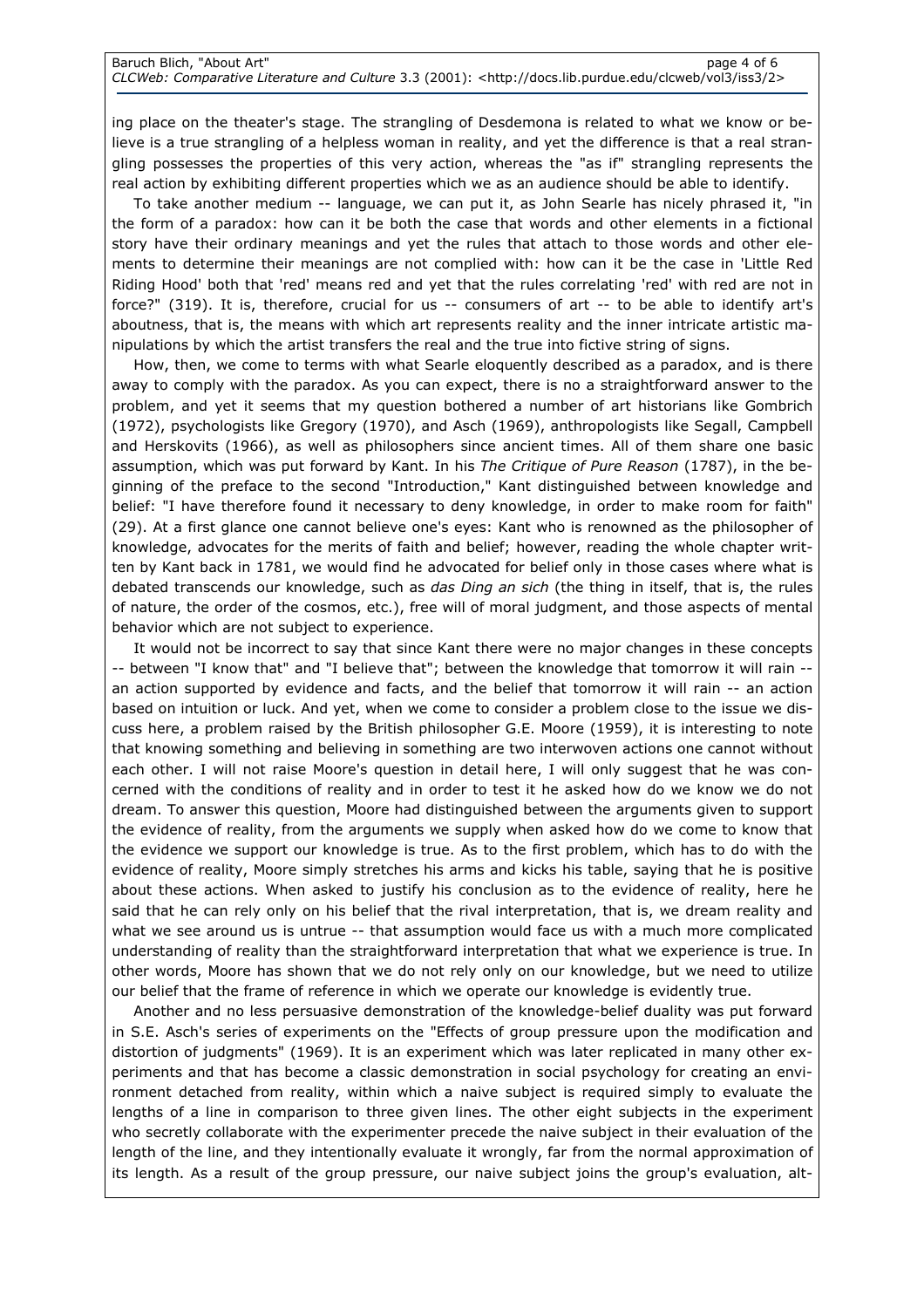hough the line he/she is supposed to evaluate is demonstratively different than the other three. If we apply this experiment to our case in art, we can understand why I claim that learning to respond to a context cannot be apprehended from reality, but only from the context we are involved in. The same goes with the perception of visual illusions, such as the convergence of railways etc. We, the consumers of art, being exposed to an "as if" reality by the arts, react similar to the above naive subject. We do not compare what we see with real phenomena, or with what we know from reality. Instead we, as experienced consumers of art, having knowledge as to the history of art, evaluate a particular piece of art with established conventions we have knowledge of.

It was Saul Kripke (1980), who has convincingly demonstrated that Frege's theory of meaning which relies on reality is unworkable. His proposal takes another route and he prefers to use reference as a kind of a "chain of communication," or as a genetic connection between singular terms and their respective referents, even the deeds and the properties that are related to them turn out to be false. As a result of turning our attention to the history of the referent or to its genetic ties with its name, the naming relation does not depend any more on any essential properties of the referent expressed by the name. In other words, we can go on using a name given to a referent, even if we are told that the properties related to it are false. For example, would it occur to us to use a different name to Moses the moment the deeds related to him in the Biblical stories turn out to be false, or to have been carried out by someone else; would he no more be Moses for us?

Denying denotation its reference to reality was advocated also by Wittgenstein who coined the term "family resemblance" as an answer to the question what is a language. His intention was to demonstrate that in spite of the great variety of language games, there nevertheless exists a crisscross of mutual properties by which those totally dissimilar language games are all rightly considered as language. What is attractive in Wittgenstein's terms is that he attaches to the dissimilarities of language games a role no less important than their similarities. With this he turns language into an open system, to which one can annex an endless number of language games. In view of Wittgenstein's theory of language we can easily explain, each of us in his own natural language, the phenomenon of metaphors and other figurative speech including slang. Metaphors and slang do not necessarily demand a straightforward comparison with their literal meaning, or with any reference to the world. We use metaphors, and acquire their meanings, in the frame of the language we use, and by doing it we extend its game. If we agree or at least accept part of what I propose, namely that we can not learn about signs but from the system of signs itself, that language acquisition take place within the game of the language we learn, it should be clear why I am convinced that conforming to the aboutness of art does not necessarily rely on a natural connection between what we experience while interacting with art objects, and what we are exposed to in reality.

The questions I raise at the beginning of the paper as to the involvement of so many disciplines in the understanding of art, are evidence to the fact that art's reference to reality, is and will be in question. It is not easy to put on the operating table smears, dots, and patches of color and debate their resemblance to reality, unless we know to decode their inner and intricate structures. The same goes with theater -- the play is about a murder, but is it indeed about a murder or should we say that the play is about the performance of a murder. One cannot settle down these problems in one short paper, yet I hope I raised questions we all thought of but did not dare to ask.

### Works Cited

- Asch, S.E. "Effects of Group Pressure upon the Modification and Distortion of Judgements." Basic Studies in Social Psychology. Ed. H. Proshansky and B. Seidenberg. New York: Holt, Rinehart and Winston, 1969. 393-401.
- Davidson, D. "Communication and Convention." Inquiries into Truth & Interpretation. Oxford: Clarendon, 1984. 205-80.
- Gombrich, E.H. Art and Illusion: A Study in the Psychology of Pictorial Representation. Princeton: Princeton UP, 1972.

Gregory, R.L. The Intelligent Eye. New York: McGraw Hill, 1970.

Kant, I. The Critique of Pure Reason. New York: Macmillan 1970.

Moore, G.E. "Proof of the External world." Philosophical Papers. London: Allen & Unwin, 1959. 127-50.